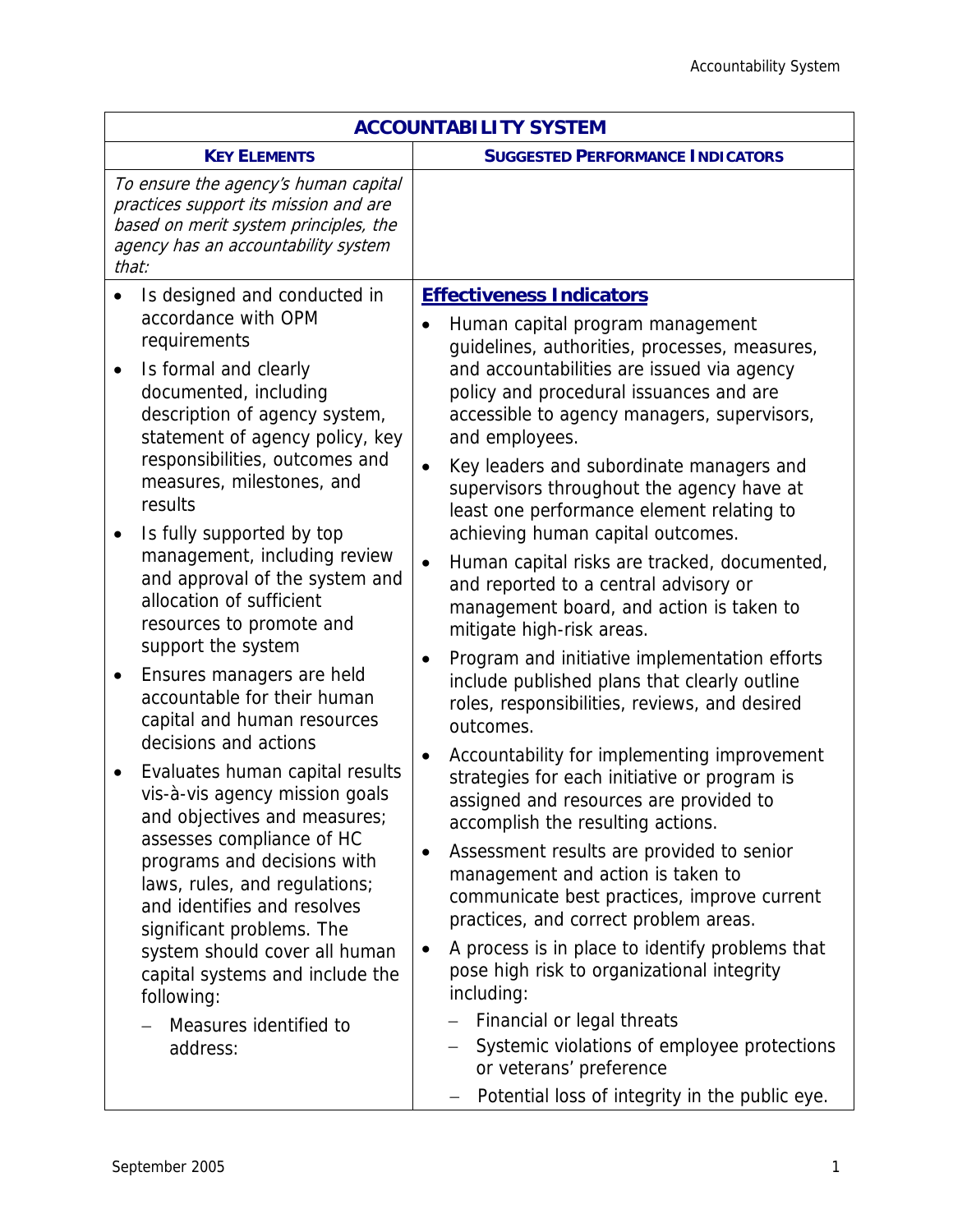| <b>ACCOUNTABILITY SYSTEM</b>                                                                                                                                                                                                                                                                                                                                                                                                                                                                                                                                                                                                                                                                                                                                                                                                 |                                                                                                                                                                                                                                                                                                                                                                                                                                                                                                                                                                                                                                                                                                               |  |
|------------------------------------------------------------------------------------------------------------------------------------------------------------------------------------------------------------------------------------------------------------------------------------------------------------------------------------------------------------------------------------------------------------------------------------------------------------------------------------------------------------------------------------------------------------------------------------------------------------------------------------------------------------------------------------------------------------------------------------------------------------------------------------------------------------------------------|---------------------------------------------------------------------------------------------------------------------------------------------------------------------------------------------------------------------------------------------------------------------------------------------------------------------------------------------------------------------------------------------------------------------------------------------------------------------------------------------------------------------------------------------------------------------------------------------------------------------------------------------------------------------------------------------------------------|--|
| <b>KEY ELEMENTS</b>                                                                                                                                                                                                                                                                                                                                                                                                                                                                                                                                                                                                                                                                                                                                                                                                          | <b>SUGGESTED PERFORMANCE INDICATORS</b>                                                                                                                                                                                                                                                                                                                                                                                                                                                                                                                                                                                                                                                                       |  |
| To ensure the agency's human capital<br>practices support its mission and are<br>based on merit system principles, the<br>agency has an accountability system<br>that:                                                                                                                                                                                                                                                                                                                                                                                                                                                                                                                                                                                                                                                       |                                                                                                                                                                                                                                                                                                                                                                                                                                                                                                                                                                                                                                                                                                               |  |
| ◆ Success in supporting<br>agency mission<br>accomplishment<br><b>Effectiveness of human</b><br>resources (HR)<br>programs<br><b>Efficiency of HR</b><br>٠<br>processes<br>Programmatic and<br>transactional compliance<br>with laws, rules, and<br>regulations.<br>Data collection and analysis<br>processes to support the<br>measures<br>Periodic review of HR<br>transactions to ensure<br>compliance with legal,<br>regulatory, and specific<br>agency requirements;<br>corrective action taken in<br>cases of noncompliance<br>An independent audit (i.e.,<br>one conducted by<br>individual(s) outside of the<br>operations management<br>chain of command) to<br>obtain and objectively<br>evaluate evidence<br>Results used to improve<br>human capital programs<br>and the human capital<br>accountability system. | Analysis of workforce survey results related to<br>$\bullet$<br>the effectiveness of the Leadership and<br>Knowledge Management, Results-Oriented<br>Performance Culture, and Talent Management<br>systems indicates employees perceive their<br>agencies as high-performing workplaces where<br>their skills and abilities are used well.<br>Human capital data are current and accurate as<br>$\bullet$<br>indicated by documentation.<br>OPM evaluations, agency reviews, and/or other<br>$\bullet$<br>human capital assessments indicate:<br>Programs and processes are efficient,<br>effective, and compliant.<br>The agency meets measures of success as<br>reflected in strategic human capital plans. |  |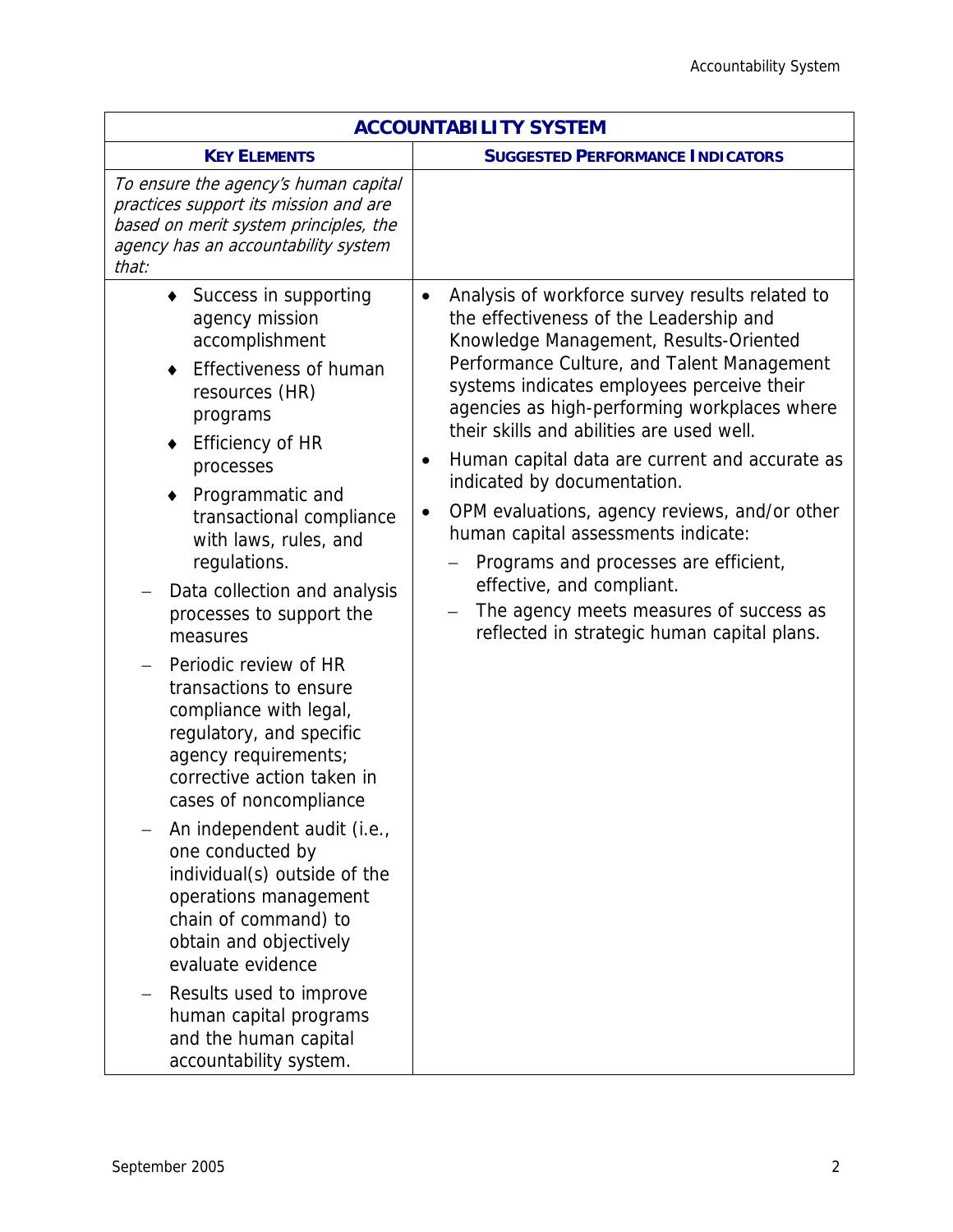| <b>ACCOUNTABILITY SYSTEM</b>                                                                                                                                                                                                                                                                                                                                                                                                                                                                                                                                                                                                                                                                    |                                                                                                                                                                                                                                                                                                                                                                                                                                                                                                                                                                                                                                                                                                                                                                                                                                                                                                                                                                                                                                                                                                          |  |  |
|-------------------------------------------------------------------------------------------------------------------------------------------------------------------------------------------------------------------------------------------------------------------------------------------------------------------------------------------------------------------------------------------------------------------------------------------------------------------------------------------------------------------------------------------------------------------------------------------------------------------------------------------------------------------------------------------------|----------------------------------------------------------------------------------------------------------------------------------------------------------------------------------------------------------------------------------------------------------------------------------------------------------------------------------------------------------------------------------------------------------------------------------------------------------------------------------------------------------------------------------------------------------------------------------------------------------------------------------------------------------------------------------------------------------------------------------------------------------------------------------------------------------------------------------------------------------------------------------------------------------------------------------------------------------------------------------------------------------------------------------------------------------------------------------------------------------|--|--|
| <b>KEY ELEMENTS</b>                                                                                                                                                                                                                                                                                                                                                                                                                                                                                                                                                                                                                                                                             | <b>SUGGESTED PERFORMANCE INDICATORS</b>                                                                                                                                                                                                                                                                                                                                                                                                                                                                                                                                                                                                                                                                                                                                                                                                                                                                                                                                                                                                                                                                  |  |  |
| To ensure the agency's human capital<br>practices support its mission and are<br>based on merit system principles, the<br>agency has an accountability system<br>that:                                                                                                                                                                                                                                                                                                                                                                                                                                                                                                                          |                                                                                                                                                                                                                                                                                                                                                                                                                                                                                                                                                                                                                                                                                                                                                                                                                                                                                                                                                                                                                                                                                                          |  |  |
| Evaluates specific human<br>resources programs<br>(recruitment and staffing,<br>performance management,<br>training, awards, other, etc.)<br>Provides for evaluation of<br>$\bullet$<br>human capital and human<br>resources activities throughout<br>the organization (e.g.,<br>component/geographic),<br>including individual HR<br>transactions<br>Ensures human capital results<br>٠<br>and merit system compliance<br>are determined and reported to<br>management and OPM<br>Evaluates the effectiveness of<br>$\bullet$<br>the accountability system itself<br>Promotes continuous<br>$\bullet$<br>improvement, which is<br>reflected in updates to the<br>strategic human capital plan. | Individual human capital programs are<br>$\bullet$<br>developed and implemented to do the<br>following:<br>Establish clear responsibility for the program<br>Establish clear authority for enacting and<br>evaluating the program<br>Clarify consequences of success or failure<br>$\overline{\phantom{m}}$<br>Identify baseline performance<br>Set program goals<br>Set program milestones<br>Identify key measures<br>Collect appropriate data<br>Track progress<br>Develop and implement an ongoing<br>evaluation plan<br>Evaluate program results<br>$\overline{\phantom{m}}$<br>Identify opportunities for program<br>improvement<br>Implement improvements<br>Monitor success of improvements<br>Provide progress reports on schedule.<br><b>Compliance Indicators</b><br>In accordance with Civil Service Rule X, the<br>agency has established and maintains a system<br>of accountability that meets OPM's<br>requirements for a sound human capital<br>accountability system, measures effectiveness<br>in meeting the requirements, and corrects<br>deficiencies in meeting the requirements. |  |  |